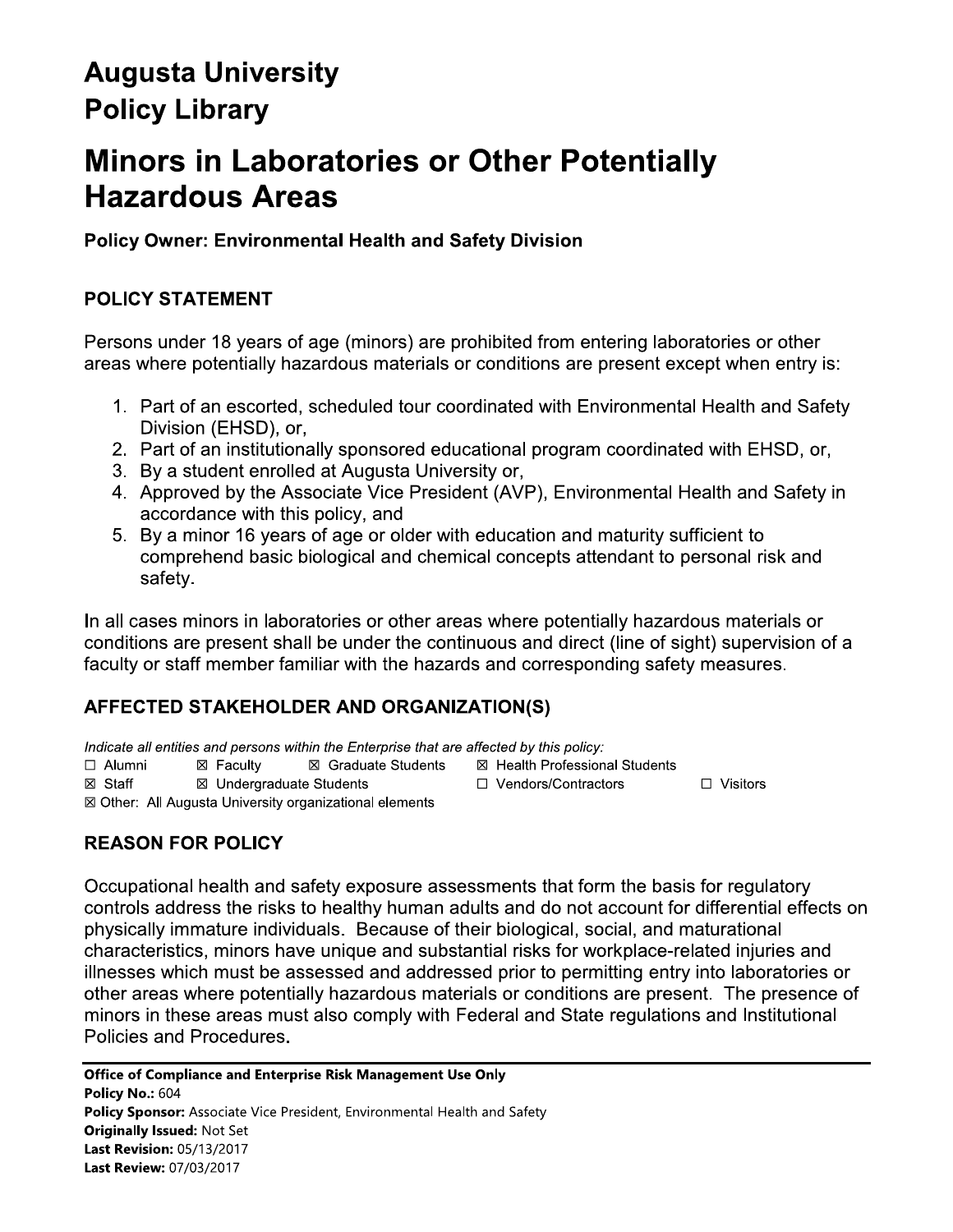#### **DEFINITIONS** Not used.

## **PROCESS & PROCEDURES**

#### General

All AU laboratories are considered potentially hazardous areas; these hazards are presented by biological materials, chemicals, or radioactive substances. Few studies exist which adequately characterize potential differential health consequences of exposure of minors to these hazards. For this reason, the Augusta University Radiation Safety Guide, Biological Safety Guide, and the Chemical Safety Guide all prohibit persons under the age of 18 from entering laboratory areas or other areas where hazardous materials or conditions may be present, except when any of the situations outlined in the policy statement apply.

While Augusta University recognizes that volunteering or working within a laboratory can provide a valuable learning experience, minors are restricted from entering laboratories unless the following concerns are addressed:

- Federal law explicitly prohibits any minor under the age of 18 years from working in areas where exposure to radiation may occur.
- Federal law explicitly prohibits minors under the age of 18 years from working where explosive materials may be stored or used.
- Due to the increased risk of illness or injury, the Augusta University Institutional Biosafety Committee has determined that minors are not permitted in any non-human primate areas, Animal Biosafety Level (ABSL) - 2 areas, or in Biological Safety Level (BSL) - 2+ laboratories.
- Minors are not permitted to transport or ship hazardous materials outside of the laboratory.
- Parents or guardians must be fully informed of the risks faced by their minor child in these areas.
- Constant and direct supervision is required to ensure the minor's safety. Activities engaged in by the minor within the laboratory must be closely monitored. This requires physical proximity (line of sight) and attentiveness of the supervisor.
- An evaluation and risk assessment of the minor by a qualified medical professional is required. Health care provisions are required for the minor in case of incident, exposure, or illness which may result from participating in laboratory activities.

Sponsors of tours or educational programs that involve entry of minors into laboratories or other areas where potentially hazardous materials or conditions are present shall coordinate with EHSD during the planning process to establish safety guidelines.

Sponsors of minors who will work in laboratories as part of individual educational development plans shall submit an application to EHSD in accordance with the instructions below: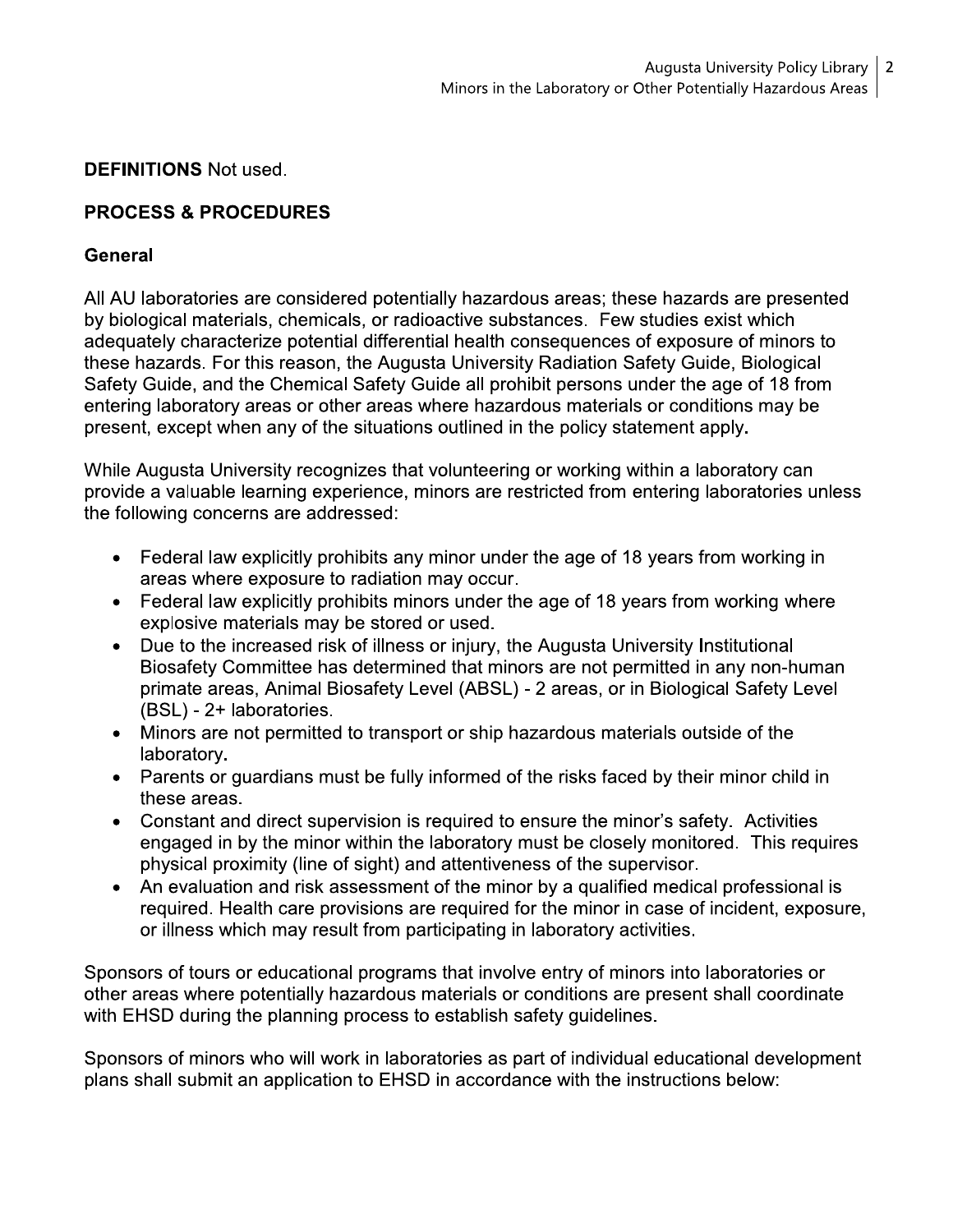#### **Responsibilities of the Faculty/Staff Sponsor**

- 1. The sponsor shall complete an Application for Authorization of a Minor to Work or Volunteer in a Laboratory or Other Hazardous Area (Minor's Application) and submit the application to EHSD for review and approval. This form will document knowledge of, and adherence to the requirements addressed above.
- 2. The sponsor shall obtain a completed and signed Health Questionnaire from a licensed health care provider and submit it as part of the Minor's Application. This questionnaire will illuminate any health concerns that present additional risks to the minor while working in a research laboratory with biohazardous or chemical agents. The questionnaire will be reviewed by Employee Health and Wellness Office and provide the basis for medical clearance.
- 3. The sponsor shall obtain a signed Consent for Minor's Presence in Laboratory form (Consent Form) from the parent or guardian and submit the form to EHSD for as part of the Minor's Application. Informed consent of the parent(s) or guardian(s) of the minor who will work or volunteer in the laboratory will document the risks associated with the hazards present in the laboratory and mitigating actions to reduce those risks. As part of the consent process the sponsor will:
	- a. Discuss with the parent/guardian the hazards present within the laboratory that the minor may be exposed to.
	- b. Describe the safety procedures that are present to minimize their minor's exposure risks. These include a discussion and documentation of any precautionary and emergency medical provisions that must be provided for the minor.
	- c. Give the parents/guardians and minor sufficient time to read the Consent Form, the Minor's Application (final version) and related institutional or laboratory SOPs to ensure that the parents'/guardians' and minor's questions have been answered before they sign the Consent Form.
	- d. Re-consent the parent/guardian if there is a change in risk including different materials, operations, or locations which would increase the risks to the minor.
- 4. The sponsor shall adhere to all Augusta University Safety/Compliance Committee (Institutional Biosafety Committee, Institutional Review Board, Institutional Chemical Safety Committee, Institutional Animal Care and Use Committee) policies and procedures, including, if necessary, the submission and approval by the respective committees of research protocol amendments.
- 5. The sponsor shall address EHSD concerns and incorporate requested edits into the final version of the *Application* and *Consent Form* and re-submit to EHSD.

#### **Responsibilities of EHSD**

EHSD shall:

- 1. Review applications for minors in laboratories and provide comments back to the sponsor.
- 2. Work with the sponsor to identify hazards and safety measures.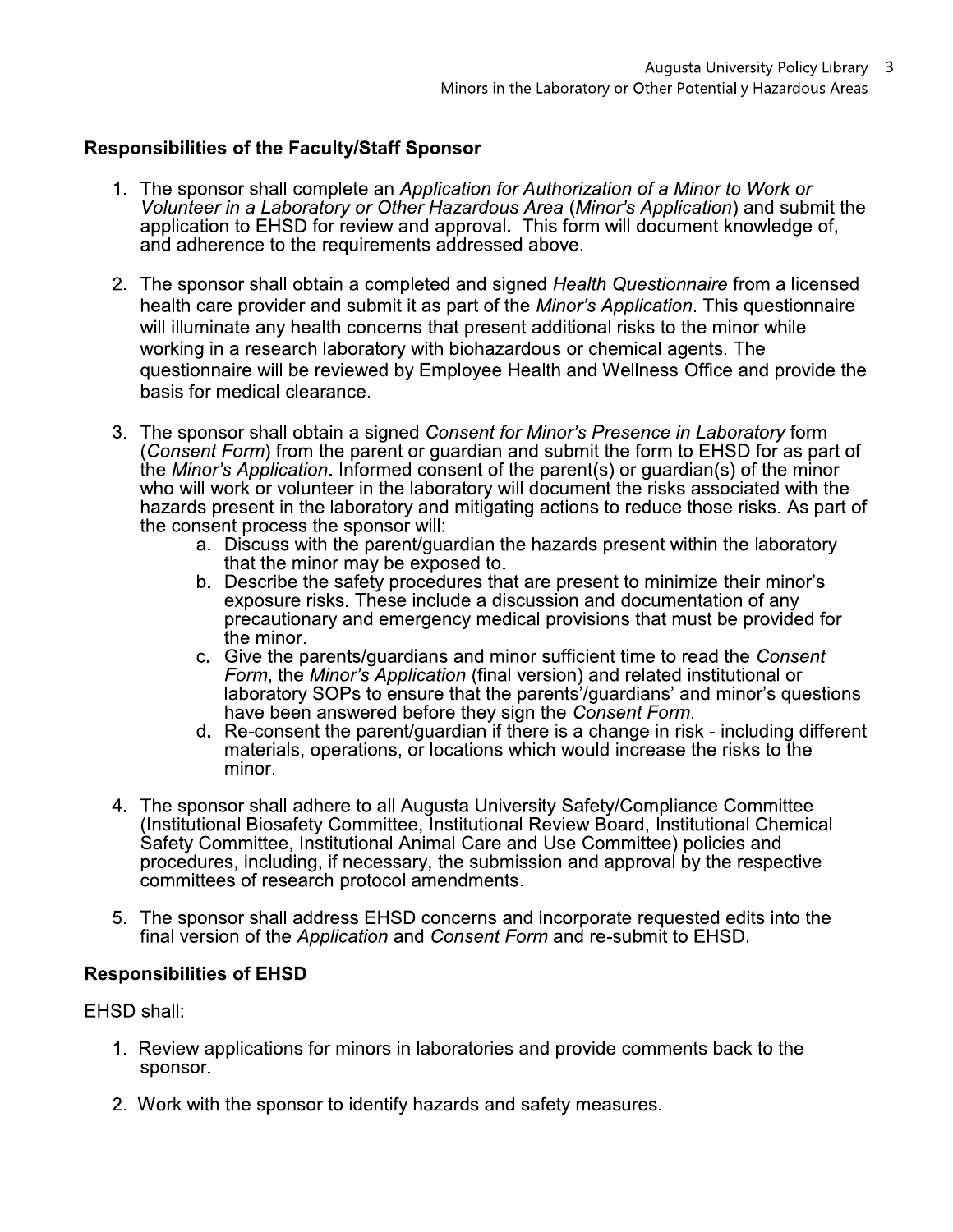- 2. Forward Health Questionnaires to Employee Health and Wellness for review and medical clearance.
- 3. Coordinate with institutional safety committees.
- 4. Notify the sponsor of approval of the minor's application.
- 5. Provide safety training to the minor.

#### **Responsibilities of the Minor**

1. The minor shall complete one-on-one hazard-specific training with an EHSD representative, and, if conducting work in a laboratory, all safety training required of new laboratory staff prior to initiation of work.

2. The minor shall not enter the laboratory without the designated supervisor present.

3. Failure to comply with any provision detailed on the Minor's Application, Institutional Policies, or government regulations will result in termination of the authorization for the minor to enter the laboratory.

## **FORMS AND RELATED DOCUMENTS**

Forms:

Application for Authorization of a Minor to Volunteer in a Laboratory or Other Hazardous Area: http://www.augusta.edu/services/ehs/biosafe/minorsinlab.php

Parental Consent for Minor's Presence in Laboratories: http://www.augusta.edu/services/ehs/biosafe/minorsinlab.php

### References:

U.S. Department of Labor (US DOL) Occupational Safety and Health Administration (OSHA) Fair Labor Standards Act (FLSA) Title 29, Chapter V Code of Federal Regulations, Part 570 Child Labor Regulations, Order and Statements of Interpretation: https://webapps.dol.gov/FederalRegister/HtmlDisplay.aspx?AgencyId=14&DocId=23891

Youth and Labor: http://www.dol.gov/dol/topic/youthlabor/agerequirements.htm

Hazardous Jobs: http://www.dol.gov/dol/topic/youthlabor/hazardousjobs.htm

Georgia State Department of Labor Hazardous Occupations http://www.dol.state.ga.us/em/cl hazardous occupations.htm

Center for Disease Control (CDC), National Institute of Occupational Safety and Health (NIOSH)